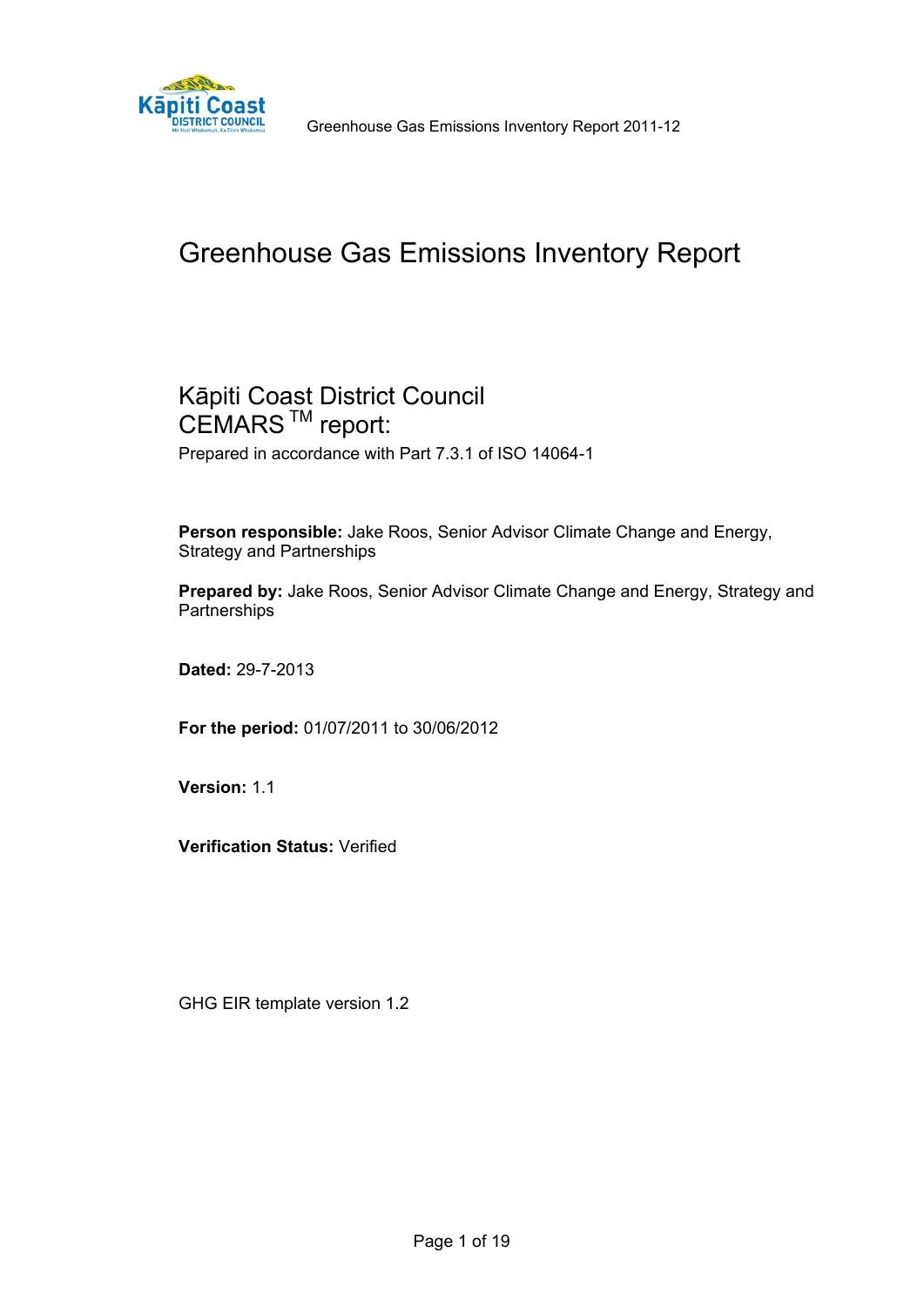

**Käpiti Coast**<br>**CORPORT:** Greenhouse Gas Emissions Inventory Report 2011-12

# **Contents**

| 1. |                                                                                       |  |
|----|---------------------------------------------------------------------------------------|--|
| 2  |                                                                                       |  |
| 3  |                                                                                       |  |
| 4  |                                                                                       |  |
| 5  |                                                                                       |  |
| 6  |                                                                                       |  |
| 7  |                                                                                       |  |
| 8  |                                                                                       |  |
| 9  |                                                                                       |  |
| 10 |                                                                                       |  |
| 11 |                                                                                       |  |
| 12 |                                                                                       |  |
| 13 |                                                                                       |  |
| 14 |                                                                                       |  |
| 15 |                                                                                       |  |
|    |                                                                                       |  |
|    | Appendix 2: Summary of GHG emissions calculation methodology and evidence 19          |  |
|    |                                                                                       |  |
|    |                                                                                       |  |
|    |                                                                                       |  |
|    |                                                                                       |  |
|    |                                                                                       |  |
|    |                                                                                       |  |
|    | Figure 4: Operational GHG emissions (tonnes CO <sub>2</sub> e) by reporting unit.  13 |  |
|    |                                                                                       |  |
|    | Figure 7: Comparison of GHG operational emissions by scope between the reporting      |  |
|    |                                                                                       |  |
|    | Figure 8: Comparison of GHG operational emissions by emissions sources between the    |  |
|    |                                                                                       |  |
|    |                                                                                       |  |
|    | Table 1: Operational Greenhouse gas emissions inventory summary by scope and business |  |
|    |                                                                                       |  |
|    |                                                                                       |  |
|    |                                                                                       |  |
|    |                                                                                       |  |
|    |                                                                                       |  |
|    | Table 6: summary of updates to the 2009-10 and 2010-11 GHG inventories  9             |  |
|    |                                                                                       |  |
|    |                                                                                       |  |
|    |                                                                                       |  |
|    |                                                                                       |  |
|    | Table 11: Mandatory and additional reporting requirements for ISO14064-1 18           |  |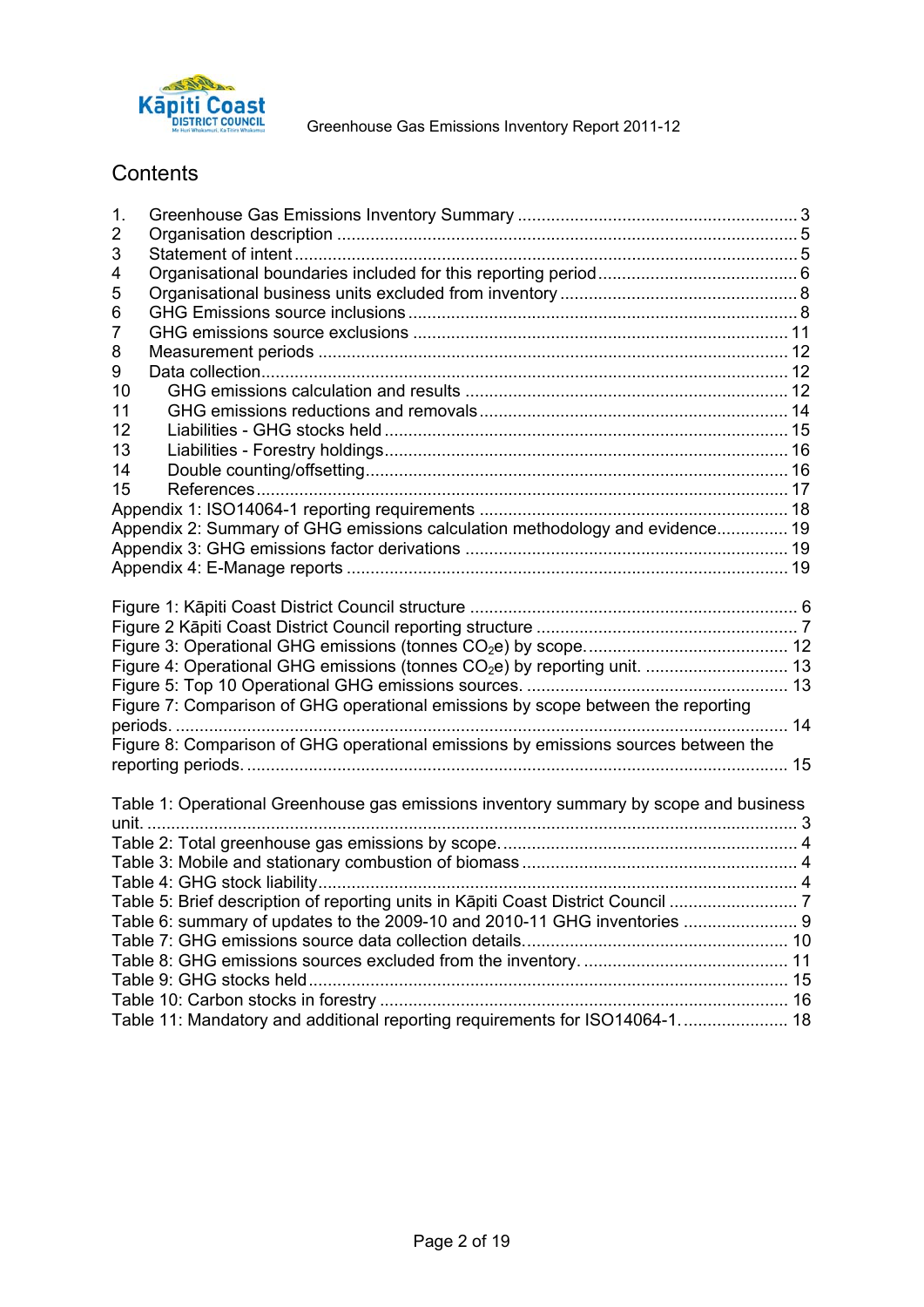

# 1. Greenhouse Gas Emissions Inventory Summary

| <b>Reporting unit</b>             | Data            | Scope 1 | Scope 2 | Scope 3 | <b>Total</b> |
|-----------------------------------|-----------------|---------|---------|---------|--------------|
| <b>Access and Transport</b>       | $CO2$ e         |         | 427.5   |         | 427.5        |
|                                   | CO <sub>2</sub> |         | 427.5   |         | 427.5        |
|                                   | $CO2$ e         | 616.5   | 102.0   |         | 718.4        |
| <b>Aquatic Facilities</b>         | CO <sub>2</sub> | 608.8   | 102.0   |         | 710.8        |
|                                   | CH <sub>4</sub> | 0.3     |         |         | 0.3          |
|                                   | $CO2$ e         | 118.4   |         | 29.9    | 148.3        |
| <b>General Council</b>            | CO <sub>2</sub> | 117.0   |         | 29.6    | 146.5        |
|                                   | CH <sub>4</sub> | 0.7     |         | 0.1     | 0.8          |
| Leisure and Open                  | $CO2$ e         | 2.1     | 13.9    |         | 16.0         |
| Space                             | CO <sub>2</sub> | 2.1     | 13.9    |         | 16.0         |
|                                   | $CO2$ e         | 367.4   | 177.5   | 378.6   | 923.5        |
| Operations                        | CO <sub>2</sub> | 361.0   | 177.5   | 378.6   | 917.1        |
|                                   | CH <sub>4</sub> | 0.4     |         |         | 0.4          |
|                                   | $CO2$ e         | 47.3    | 169.0   | 27.4    | 243.7        |
| Property                          | CO <sub>2</sub> | 22.1    | 169.0   | 27.4    | 218.5        |
|                                   | <b>HFC</b>      | 24.9    |         |         | 24.9         |
|                                   | $CO2$ e         | 5638.3  | 1060.1  | 7.1     | 6705.5       |
| Water and Wastewater<br>Treatment | CO <sub>2</sub> | 2889.0  | 1060.1  | 7.0     | 3956.1       |
|                                   | CH <sub>4</sub> | 0.0     |         | 2737.6  | 2739.9       |

Table 1: Operational Greenhouse gas emissions inventory summary by scope and business unit.

There have been no removals in the period.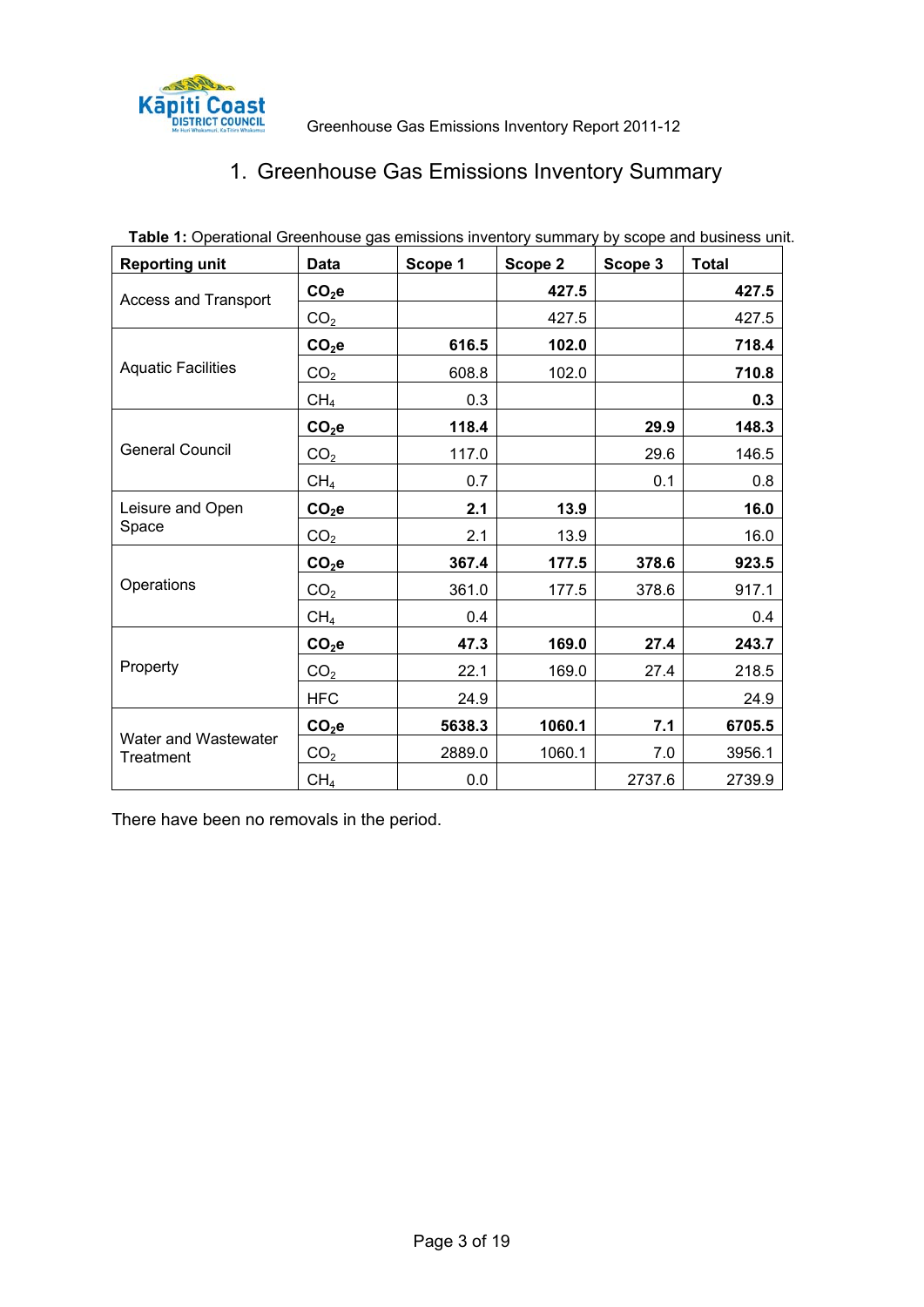

**Käpiti Coast**<br>**Consults** Greenhouse Gas Emissions Inventory Report 2011-12

| <b>Total Operational Emissions</b> |                                                                                                                                                                            |                          |  |  |  |
|------------------------------------|----------------------------------------------------------------------------------------------------------------------------------------------------------------------------|--------------------------|--|--|--|
| <b>Scope</b>                       | <b>GHG emissions sources</b>                                                                                                                                               | Tonnes CO <sub>2</sub> e |  |  |  |
| Scope 1                            | Diesel, petrol, natural gas, R22, R410a, landfill<br>emissions from dried sludge, screenings and<br>mixing agent at Otaihanga Landfill                                     | 6,790                    |  |  |  |
| Scope 2                            | Electricity                                                                                                                                                                | 1,950                    |  |  |  |
| Scope 3                            | Private car travel, flights, taxis,<br>accommodation, conferences, office waste,<br>public litter bin waste, internal freight of<br>sewage sludge between treatment plants | 443                      |  |  |  |
| Total                              |                                                                                                                                                                            | 9,183                    |  |  |  |
|                                    | Total GHG emissions per unit revenue<br>(tCO <sub>2</sub> /\$M)                                                                                                            |                          |  |  |  |
|                                    | Total gross GHG emissions per head of<br>population (tCO <sub>2</sub> /resident)                                                                                           |                          |  |  |  |

**Table 2:** Total greenhouse gas emissions by scope.

Compared to the 2009-10 baseline measurement period, this is a decrease of 1,459 tonnes of  $CO<sub>2</sub>e$ , or 11.7%.

| Table 3: Mobile and stationary combustion of biomass |  |
|------------------------------------------------------|--|
|------------------------------------------------------|--|

| <b>Biomass</b>                  | <b>Mass</b><br>(tonnes) | Tonnes CO <sub>2</sub> e |
|---------------------------------|-------------------------|--------------------------|
| Wood fuel, sewage sludge drying | 829.7                   | 11.8                     |

#### **Table 4:** GHG stock liability

| <b>GHG Gas</b>        | Legal<br>entity/business<br>unit/location | Mass held at<br>end of<br>inventory<br>reporting<br>period (kg) | <b>Potential</b><br>liability tonnes<br>$CO2$ e |
|-----------------------|-------------------------------------------|-----------------------------------------------------------------|-------------------------------------------------|
| HFC:<br>R22 and R410a | Property                                  | 176                                                             | 319                                             |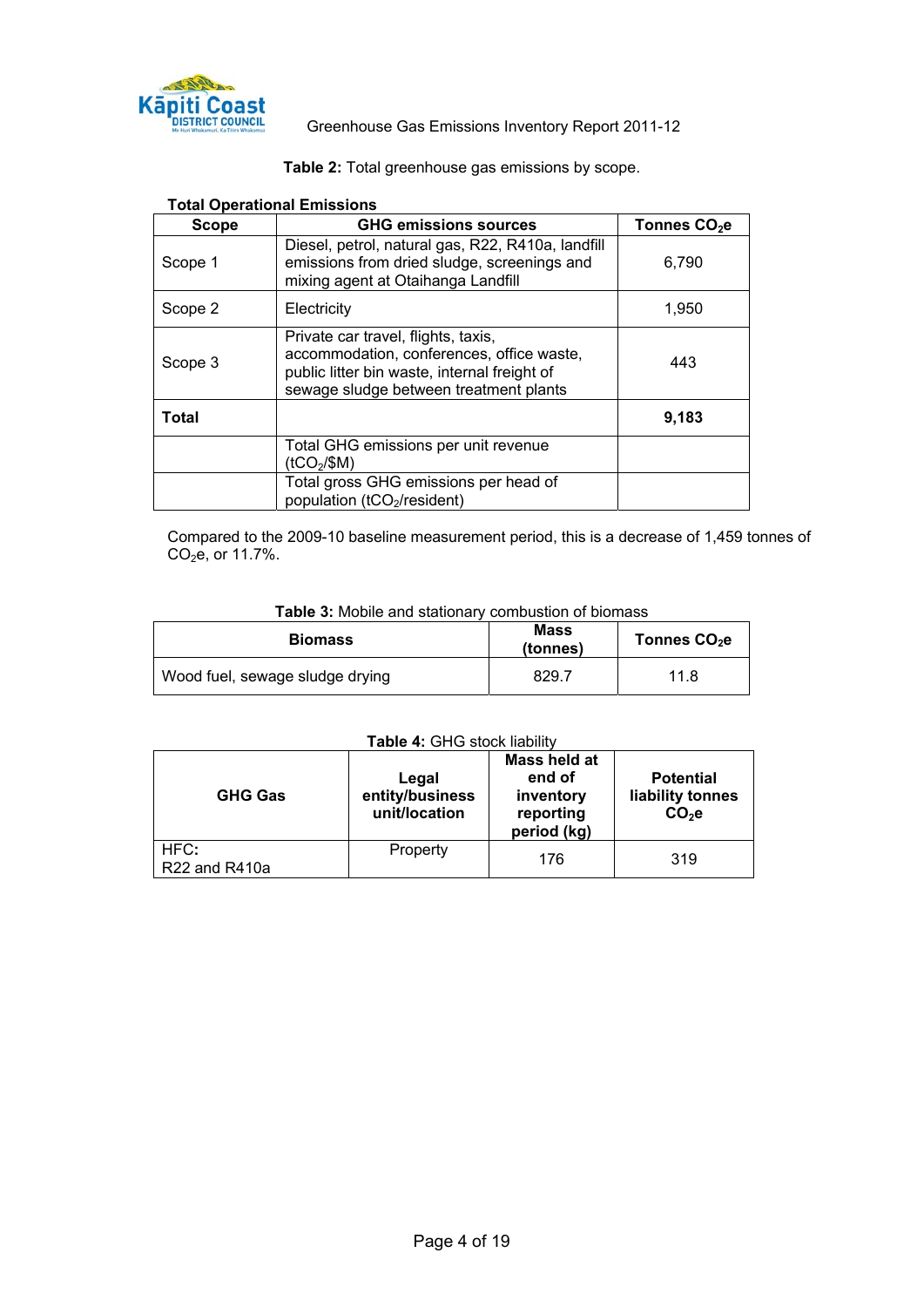

**DISTRICT COUNCIL <b>SERVICE CO**REGAN GREENHOUSE GAS Emissions Inventory Report 2011-12

### 1 Introduction

This report is the first annual greenhouse gas (GHG) emissions<sup>1</sup> inventory report prepared CEMARS certification<sup>2</sup>. Accurate quantification of the amount of GHG emissions that can be directly attributed to Kāpiti Coast District Council operations for the reporting period requires the preparation of a GHG inventory in accordance with international protocols and standards as well as meeting the requirements of Programme certification.

The GHG emissions inventory has been prepared in accordance with the *Greenhouse Gas Protocol: A Corporate Accounting and Reporting Standard (revised edition)* developed by the World Resources Institute and the World Business Council for Sustainable Development (2004), and *ISO 14064-1:2006 Specification with Guidance at the Organization Level for*  Quantification and Reporting of Greenhouse Gas Emissions and Removals<sup>3</sup> and the Programme Standard for Certification. Appendix 1 outlines mandatory and additional reporting requirements of ISO 14064-1.

### 2 Organisation description

Kāpiti Coast District Council is the territorial authority for its area. It employs approximately 259 full time equivalent staff and is responsible for water and waste water, local roads (including streetlighting), parks, leisure facilities, community facilities, stormwater management and performing statutory duties such as compliance and development management. Council manages the direction and wellbeing of the district through its democratic and strategic planning functions. Council is committed to the principle of sustainable development, including the environment and seeks to mange and reduce its carbon footprint as part of this.

### 3 Statement of intent

Kāpiti Coast District Council is intent on achieving Programme certification as indicated by its communications with carboNZero programme staff.

In the event of successfully completing the Programme requirements for CEMARS certification, the proposed scope for certification is:

*"*Kāpiti Coast District Council meets *the requirements of the CEMARSTM certification having measured and reduced its greenhouse gas emissions in respect of its organisation including: emissions from use of energy and materials, disposal of waste, land use change and fugitive emissions from refrigerant systems."* 

1

<sup>&</sup>lt;sup>1</sup> Throughout this report "emissions" means "GHG emissions".

 $2$  Referred to hereafter as the Programme.

<sup>&</sup>lt;sup>3</sup> Throughout this document "GHG Protocol" means the "GHG Protocol Corporate Accounting and Reporting Standard" and "ISO 14064-1 means the international standard "Specification with Guidance at the Organizational Level for Quantification and Reporting of Greenhouse Gas Emissions and Removals".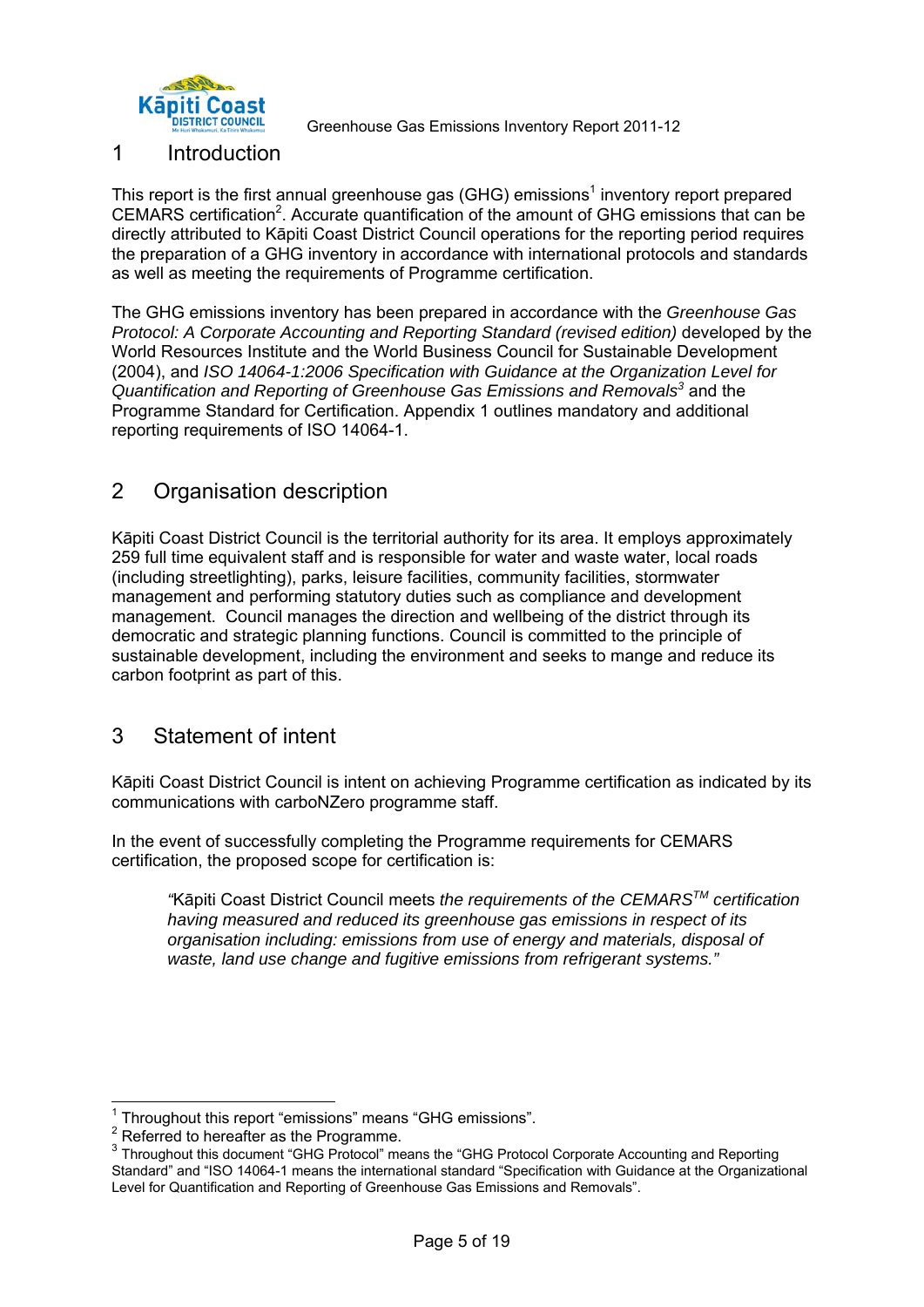

Greenhouse Gas Emissions Inventory Report 2011-12

### 4 Organisational boundaries included for this reporting period

Organisational boundaries were set with reference to the methodology described in the GHG Protocol and ISO14064-1 standards. The GHG Protocol allows two distinct approaches to be used to consolidate GHG emissions: the equity share and control (financial or operational) approaches. The Programme specifies that the operational control consolidation approach should be used unless otherwise agreed with the programme. An operational control consolidation approach was used to account for emissions from Kāpiti Coast District Council.

| <b>Chief Executive</b>                                                                           |                                                                                                                                                                                                                                                                                   |                                                                                                                                            |  |                                                                                             |                                                                                        |                                                                                                                                                                                                                                                                                                                                          |
|--------------------------------------------------------------------------------------------------|-----------------------------------------------------------------------------------------------------------------------------------------------------------------------------------------------------------------------------------------------------------------------------------|--------------------------------------------------------------------------------------------------------------------------------------------|--|---------------------------------------------------------------------------------------------|----------------------------------------------------------------------------------------|------------------------------------------------------------------------------------------------------------------------------------------------------------------------------------------------------------------------------------------------------------------------------------------------------------------------------------------|
| Group Manager,<br><b>Finance</b>                                                                 | Group Manager,<br>Strategy &<br>Partnerships                                                                                                                                                                                                                                      | Group Manager,<br>Corporate<br><b>Services</b>                                                                                             |  |                                                                                             | Group Manager,<br>Infrastructure<br><b>Services</b>                                    | Group Manager,<br>Community<br><b>Services</b>                                                                                                                                                                                                                                                                                           |
| Electoral<br><b>Boundaries</b><br>Financial<br>Management<br>Legislative<br>Compliance<br>Rating | Community<br><b>Outcomes</b><br>Development<br>Management<br>Economic<br>Development<br>Tāngata Whenua<br><b>Strategic Policy</b><br>Supporting<br>Environmental<br>Sustainability<br><b>Supporting Social</b><br>Wellbeing<br>Corporate Planning,<br>Monitoring and<br>Reporting | Communications<br>Emergency<br>Management<br>Governance<br>Support<br>Information<br><b>Services</b><br>Customer Services /<br>Call Centre |  | Access and<br>Transport<br>Coastal<br>Solid Waste<br>Stormwater<br>Wastewater<br>Operations | Management<br>Management<br>Management<br>Management<br>Water Management<br>Management | Leisure and Open<br>Spaces<br><b>Aquatic Facilities</b><br>Major Project<br>Development and<br>Management<br>Arts and Culture<br>Libraries<br><b>Museums</b><br><b>Building Control,</b><br>Resource<br>Consents,<br>Regulatory<br>Community<br><b>Facilities</b><br>Cycleways,<br>Walkways,<br><b>Bridleways Network</b><br>Development |

#### **Figure 1: Kāpiti Coast District Council structure**

Figure 1 shows the organisational structure. The council has no separate organisational entities or subsidiaries. For the purposes of emissions reporting, the organisation has been divided into units that manage key emissions sources as shown in Figure 2. This is the most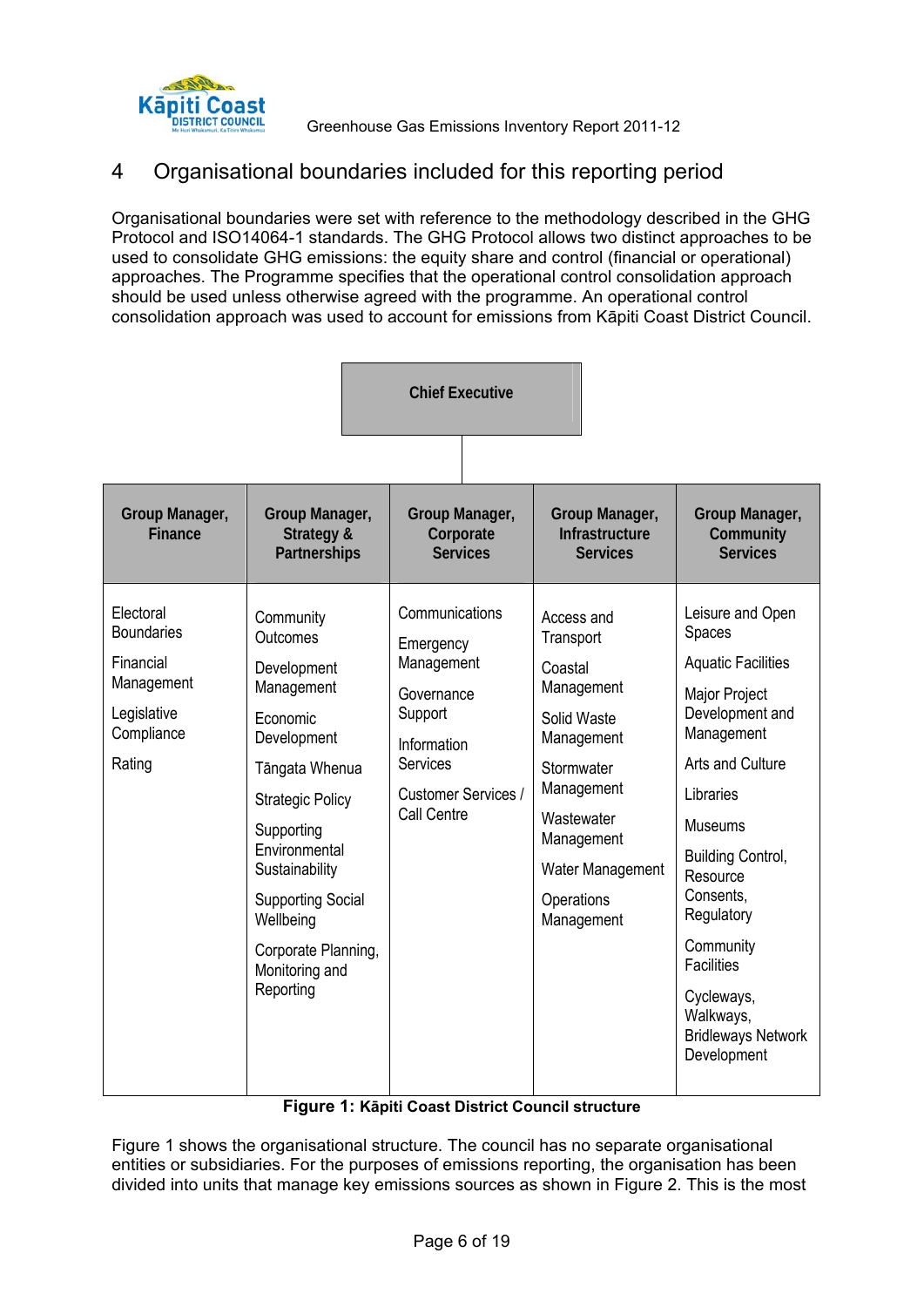

# **Kapiti Coast**<br> **Greenhouse Gas Emissions Inventory Report 2011-12**<br> **Greenhouse Gas Emissions Inventory Report 2011-12**

straightforward approach as management groups share the use of many of these sources (e.g. offices). For emissions sources that are not managed by one group (e.g. air travel) these have been ascribed to 'General Council'. The emissions sources highlighted in green have been identified as being within full operational control of Council and part of the operational emissions inventory. The emissions sources/stocks in yellow are reported but are not part of operational emissions.



**Figure 2** Kāpiti Coast District Council reporting structure

|  |  |  | Table 5: Brief description of reporting units in Kāpiti Coast District Council |
|--|--|--|--------------------------------------------------------------------------------|
|--|--|--|--------------------------------------------------------------------------------|

| <b>Reporting unit</b>             | <b>Description</b>                                                                                                                                                                                                                                           |
|-----------------------------------|--------------------------------------------------------------------------------------------------------------------------------------------------------------------------------------------------------------------------------------------------------------|
| Water and Wastewater<br>Treatment | Purpose: Water supply and treatment, treatment and disposal of<br>sewage, management of all associated assets                                                                                                                                                |
|                                   | Contact: Dave Bassett                                                                                                                                                                                                                                        |
| Operations                        | Management of council operations such as public litter bin waste<br>collection, parks maintenance, leak detection and repairs and all<br>water, wastewater and stormwater pumping station maintenance and<br>repairs. Includes management of landfill sites. |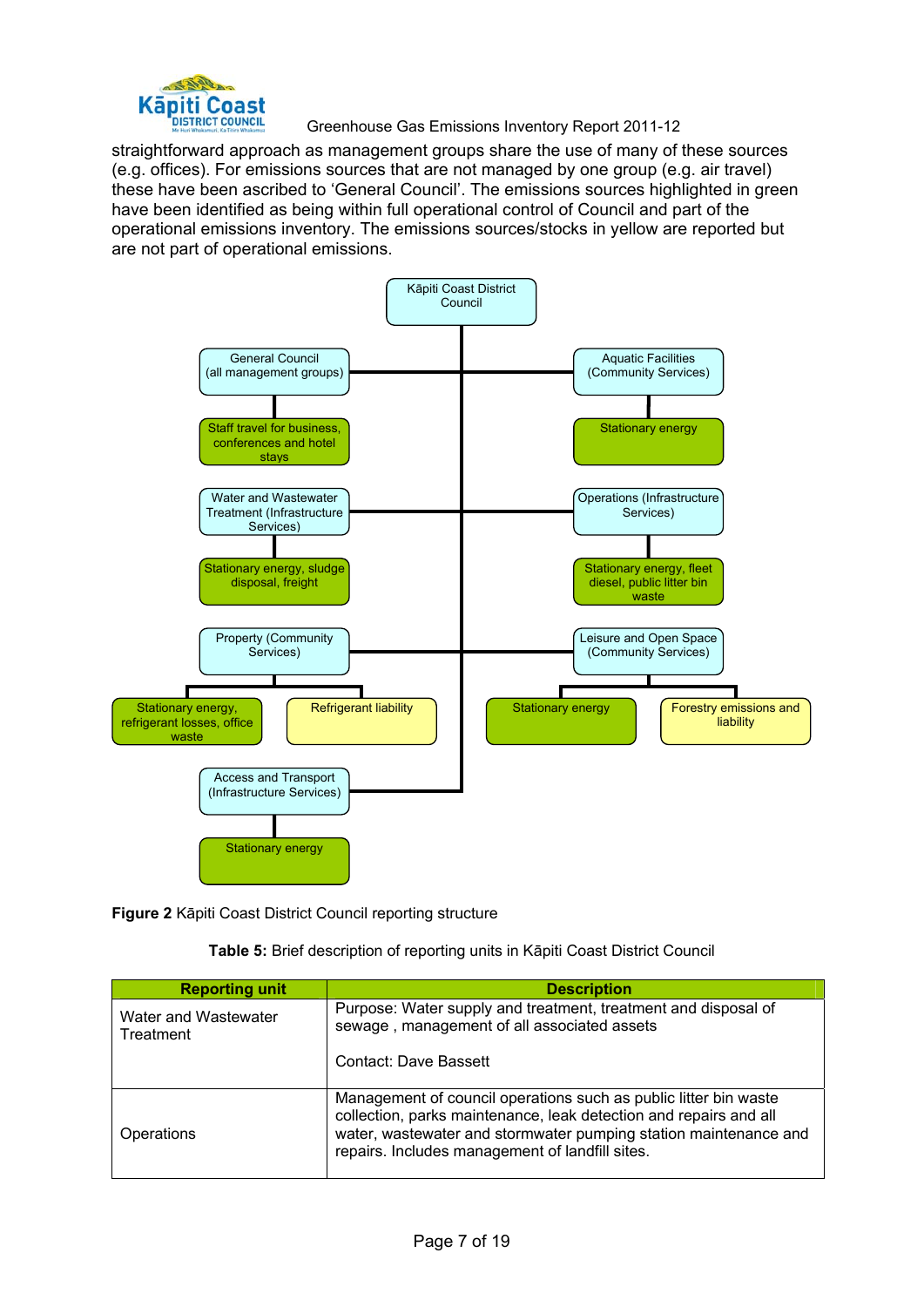

**Käpiti Coast**<br> **CORPORE GEGANDE GEGANDE GAS EMISSIONS Inventory Report 2011-12** 

| <b>Reporting unit</b>       | <b>Description</b>                                                                                                                                                                      |
|-----------------------------|-----------------------------------------------------------------------------------------------------------------------------------------------------------------------------------------|
|                             | Contact: Tony Martin                                                                                                                                                                    |
| Property                    | Purpose: Manages the majority of council-owned buildings including<br>offices, libraries and community halls.                                                                           |
|                             | Contact: Ken Price                                                                                                                                                                      |
|                             | Purpose: Manages sports facilities, parks and reserves.                                                                                                                                 |
| Leisure and Open Space      |                                                                                                                                                                                         |
|                             | Contact: Lex Bartlett                                                                                                                                                                   |
| <b>Access and Transport</b> | Purpose: Manages development and maintenance of local roads,<br>plus streetlighting                                                                                                     |
|                             | Contact: Francis Norku                                                                                                                                                                  |
| <b>Aquatic Facilities</b>   | Purpose: Manages the council's three swimming pools                                                                                                                                     |
|                             | Contact: Alison Law                                                                                                                                                                     |
| General Council             | Purchase: Catch all reporting unit for emissions sources that cut<br>across Council groups and are generally not linked to a specific site -<br>e.g. pool vehicles, flights, taxis etc. |
|                             | Contact: Sara Clift                                                                                                                                                                     |

### 5 Organisational business units excluded from inventory

None.

### 6 GHG Emissions source inclusions

GHG emissions sources were identified with reference to the methodology described in the GHG Protocol and ISO14064-1 standards. Identification of emissions sources was achieved via personal communications with Kāpiti Coast District Council staff, and cross checked against operational expenditure records for the 2011-12 reporting period. These records were viewed in order to see what activities may be associated with emissions from all of the organisation's operations.

As adapted from the GHG Protocol, these emissions were classified into the following categories:

- **Direct GHG emissions (Scope 1)**: GHG emissions from sources that are owned or controlled by the company.
- **Indirect GHG emissions (Scope 2):** GHG emissions from the generation of purchased electricity, heat and steam consumed by the company.
- **Indirect GHG emissions (Scope 3):** GHG emissions required by the Programme that occur as a consequence of the activities of the company, but occur from sources not owned or controlled by the company. These include operational activities directly at Council's discretion e.g. flights and conferences.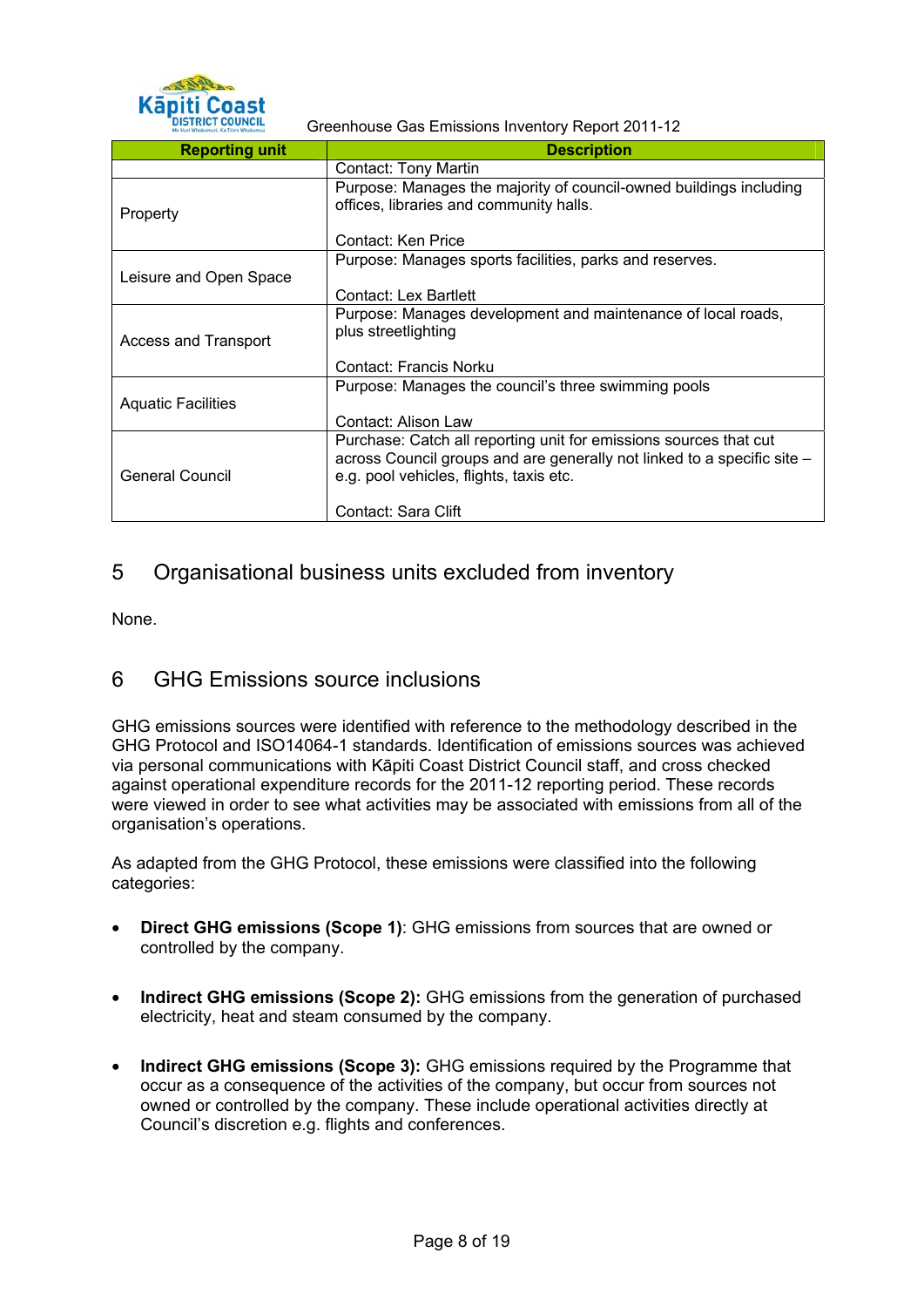

# **Kapiti Coast**<br> **CORPORE GEVALUATE:** Greenhouse Gas Emissions Inventory Report 2011-12

All direct (Scope 1) and indirect (Scope 2) emissions need to be accounted for in the GHG emissions inventory, excluding from forestry emissions and sequestration. Apart from Scope 3 emissions sources required by the Programme, it is recommended that other indirect Scope 3 emissions, as outlined by the GHG Protocol, are included if :

- They are believed to be large relative to the organisation's direct GHG emissions
- They contribute to the organisation's GHG risk exposure
- They are deemed critical by key stakeholders (e.g. customers)
- There are potential GHG emissions reductions that can be undertaken or influenced by the company.

After liaison with the organisation, the emissions sources in Table have been identified and included in the GHG emissions inventory. Emissions classed as 'other' are reported, but only 'operational' emissions are included when calculating percentage change in emissions between years/organisational improvement.

It should be noted that the emissions associated with disposal of waste from public litter bins has been included as an emissions source. As it was overlooked in previous years it has also been included in the 2009-10 and 2010-11 emissions inventories.

The measurement of emissions from sewage sludge disposal was improved for the 2011-12 inventory. These improvements in accuracy were applied to the 2009-10 and 2010-11 inventories. A summary of these changes is included below.

| Tonnes $CO2e$                                               | 2009-10 | 2010-11 |
|-------------------------------------------------------------|---------|---------|
| Total operational emissions<br>previously verified EIR 2012 | 12,466  | 11,007  |
| Sewage sludge emissions<br>estimate old                     | 3,190   | 3,190   |
| Public litter bin waste emissions<br>estimate old           |         |         |
| Sewage sludge emissions<br>estimate updated                 | 2,889   | 2,889   |
| Public litter bin waste emissions<br>estimate updated       | 445     | 461     |
| <b>Total change</b>                                         | $+ 144$ | + 160   |
| <b>Total operational emissions</b><br>updated 2013          | 12,610  | 11,167  |

**Table 6:** summary of updates to the 2009-10 and 2010-11 GHG inventories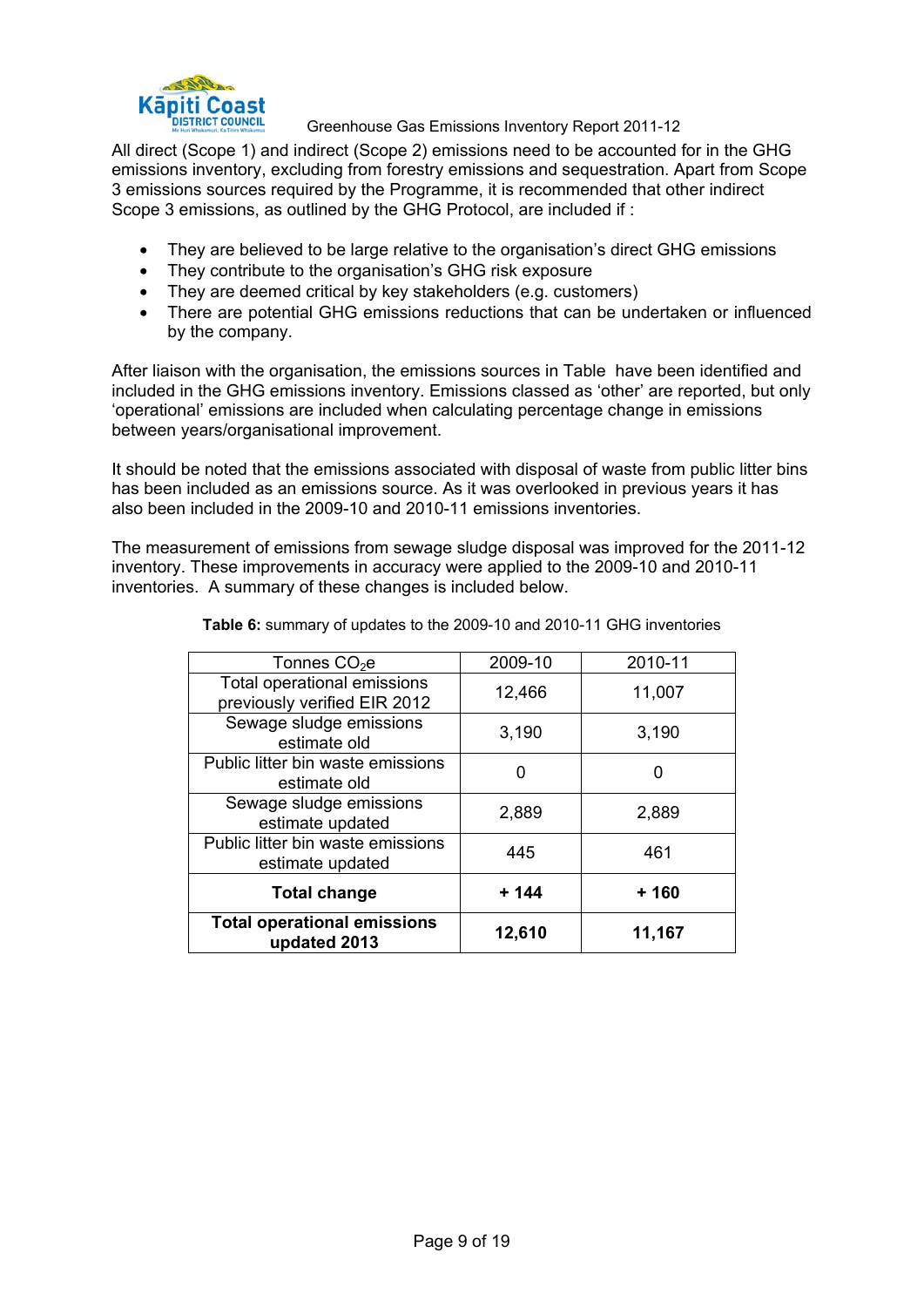

Greenhouse Gas Emissions Inventory Report 2011-12

| <b>Reporting unit</b>        |                             | <b>GHG</b> |                                                   |                        | <b>Calc</b>    |
|------------------------------|-----------------------------|------------|---------------------------------------------------|------------------------|----------------|
|                              | <b>GHG emissions source</b> | emissions  | <b>Data source</b>                                | <b>Data collection</b> | $in E-$        |
|                              |                             | level      |                                                   | unit                   | man            |
| <b>Operational</b>           |                             | scope      |                                                   |                        | age?           |
| Water & Wastewater Treatment | Electricity                 | Scope 2    | Invoice data                                      | kWh                    | Y              |
| Water & Wastewater Treatment | Waste - dried sewage sludge | Scope 1    | SCADA data from lab test sheets, sample           | kg                     | $\mathsf{N}$   |
|                              |                             |            | weighing, MC tests                                |                        |                |
| Water & Wastewater Treatment | Waste - screenings          | Scope 1    | Frequency of bin collection, sample weighing      | kg                     | Y              |
| Water & Wastewater Treatment | Waste - mixing agent (wood) | Scope 1    | Freq' of bin collection, bin volume, wood density | kg                     | Ÿ              |
| Water & Wastewater Treatment | Wood fuel                   | Scope 1    | Invoice data                                      | kg                     | Ÿ              |
| Water & Wastewater Treatment | Freight - sludge transfers  | Scope 3    | Invoice data                                      | kg                     | Y              |
| <b>Aquatic Facilities</b>    | Electricity                 | Scope 2    | Invoice data                                      | kWh                    | Y              |
| <b>Aquatic Facilities</b>    | Natural gas                 | Scope 1    | Invoice data                                      | kWh                    | Y              |
| Property                     | Electricity                 | Scope 2    | Invoice data                                      | kWh                    | Y              |
| Property                     | Natural gas                 | Scope 1    | Invoice data                                      | kWh                    | Y              |
| Property                     | Waste - office              | Scope 3    | Frequency of bin collection, sample weighing,     | kg                     | $\mathsf{N}$   |
|                              |                             |            | <b>LFGC rate estimate</b>                         |                        |                |
| Property                     | Refrigerant R22 losses      | Scope 1    | Estimate of annual system recharges               | kg                     | Y              |
| Property                     | Refrigerant R410a losses    | Scope 1    | Estimate of annual system recharges               | kg                     | Y              |
| <b>Access and Transport</b>  | Electricity                 | Scope 2    | Invoice data                                      | kWh                    | Y              |
| Leisure and Open Space       | Electricity                 | Scope 2    | Invoice data                                      | kWh                    | Y              |
| Leisure and Open Space       | Natural gas                 | Scope 1    | Invoice data                                      | kWh                    | Ÿ              |
| Operations                   | Electricity                 | Scope 2    | Invoice data                                      | kWh                    | Ÿ              |
| Operations                   | <b>Diesel</b>               | Scope 1    | Invoice data, BP Fuelcard data                    | litres                 | Y              |
| Operations                   | Waste - public litter bins  | Scope 3    | Invoice data, LFGC rate estimate                  | kg                     | N              |
| <b>General Council</b>       | Petrol                      | Scope 1    | Invoice data, BP Fuelcard data                    | <b>litres</b>          | $\overline{Y}$ |
| <b>General Council</b>       | Taxi fares                  | Scope 3    | Credit card transactions/Finance system search    | \$                     | Ÿ              |
| <b>General Council</b>       | Air travel                  | Scope 3    | Credit card transactions/Finance system search    | Passenger-km           | $\overline{Y}$ |
| <b>General Council</b>       | Hotel stays                 | Scope 3    | Credit card transactions/Finance system search    | Visitor-nights         | Ÿ              |
| <b>General Council</b>       | Conferences                 | Scope 3    | Estimate based on hotel stays                     | Delegate-days          | Y              |
| <b>General Council</b>       | Private car                 | Scope 3    | Expense claims/Finance system search              | km                     | Y              |
| <b>Other</b>                 |                             |            |                                                   |                        |                |
| Leisure and Open Space       | Forestry                    | Scope 1    | GIS data, staff knowledge, MAF look-up tables     | Ha                     | N              |
|                              | emissions/seqestration      |            |                                                   |                        |                |

#### **Table 7:** GHG emissions source data collection details.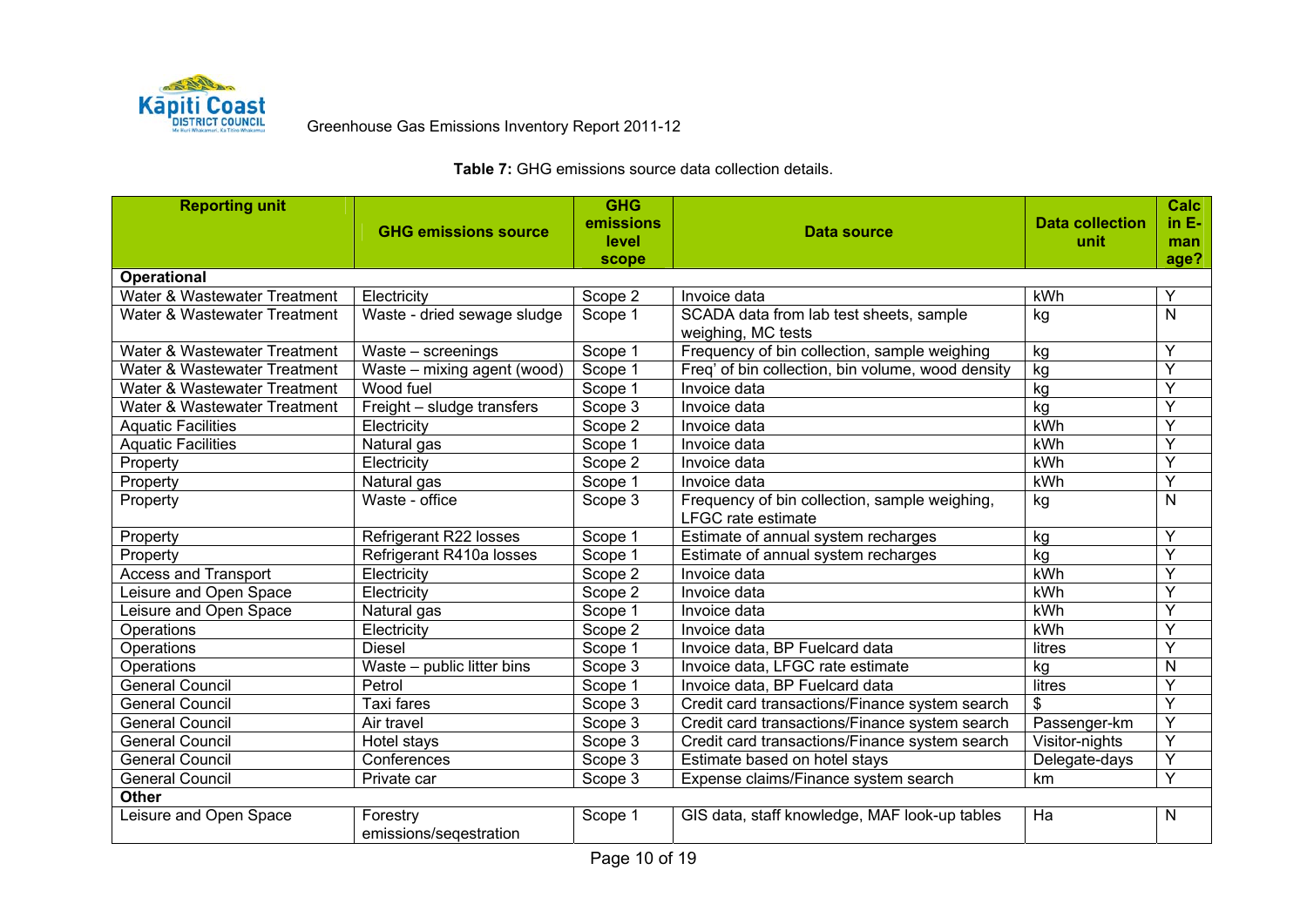

Greenhouse Gas Emissions Inventory Report 2011-12

### 7 GHG emissions source exclusions

After analysis of contracts, invoices and landfill closure reports, the emissions sources in Table 8 have been identified and excluded from the GHG emissions inventory. The Programme applies a *de minimus* of 1% where emissions sources less than 1% of the entire inventory may be excluded provided that in total, they are not greater than 5% of the entire inventory. Inventories should aim to include 95% or more of the emissions sources within the designated boundary. The programme sets a materiality threshold of 5%. This means errors or omissions should not exceed 5% of the total inventory within the designated boundary.

| <b>Business unit</b>                 | <b>GHG emissions</b><br>source                                                                                                    | <b>GHG emissions</b><br>level scope | <b>Reason for exclusion</b>                                                                                                                                                                                                                                                                                                                                                                         |
|--------------------------------------|-----------------------------------------------------------------------------------------------------------------------------------|-------------------------------------|-----------------------------------------------------------------------------------------------------------------------------------------------------------------------------------------------------------------------------------------------------------------------------------------------------------------------------------------------------------------------------------------------------|
| Water and<br>Wastewater<br>Treatment | Wood pellet<br>freight                                                                                                            | Scope 3<br>(mandatory)              | Contract for supply specifies product<br>is responsibility of supplier until<br>delivered                                                                                                                                                                                                                                                                                                           |
| Water and<br>Wastewater<br>Treatment | Water treatment<br>chemicals freight                                                                                              | Scope 3<br>(mandatory)              | No specific freight charge applied on<br>invoices. Also volume 10 - 15 tonnes<br>per month moved within the North<br>Island is likely to be de minimus. The<br>Council has no other significant<br>regular freight.                                                                                                                                                                                 |
| Operations                           | Closed landfills -<br>Ōtaki and<br>Waikanae                                                                                       | Scope 1                             | Ōtaki Landfill closed 1995, Waikanae<br>Landfill closed 2003. In line with<br>programme emission calculation<br>methods, any emissions that are<br>occurring from waste deposited prior<br>to the inventory period would be<br>considered not to have emissions as<br>the programme uses a calculation<br>approach whereby all emissions are<br>considered to have occurred at time<br>of disposal. |
| Operations                           | Partly closed<br>landfill -<br>Otaihanga                                                                                          | Scope 1                             | Closed to the public in 2008, still used<br>to dispose of sludge and screenings.<br>Convention adopted for these is to<br>account for all future emissions in the<br>year of disposal, based on mass of<br>material deposited.                                                                                                                                                                      |
| Operations                           | Freight of office<br>and public litter<br>bin waste from<br>Otaihanga<br>transfer station to<br>Levin and Bonny<br>Glen Landfills | Scope 3<br>(mandatory)              | Council's responsibility for this waste<br>in terms of freight ends at the transfer<br>station.                                                                                                                                                                                                                                                                                                     |
| General<br>Council                   | Capital projects<br>embodied carbon                                                                                               | Scope 3 (one time,<br>additional)   | Council will seek to measure<br>embodied carbon for future projects of<br>significant scale.                                                                                                                                                                                                                                                                                                        |

#### **Table 8**: GHG emissions sources excluded from the inventory.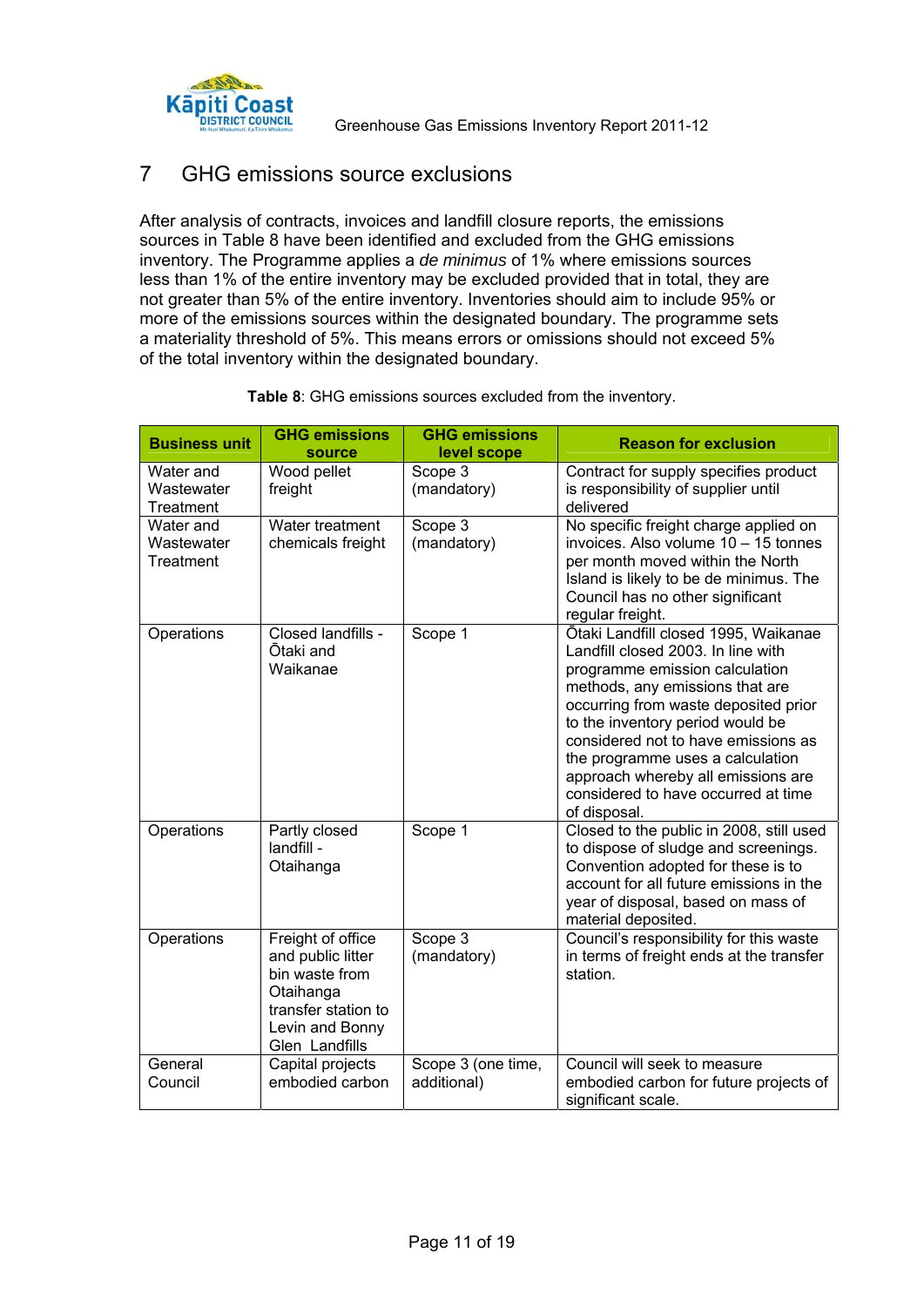

**Kapiti Coast**<br>**CORPORE: GERVICE GERVICE GAS EMISSIONS Inventory Report 2011-12** 

### 8 Measurement periods

This is Kāpiti Coast District Council GHG emissions inventory report covering the period from 1/7/2011 to 30/6/2012. This is the third measurement period.

### 9 Data collection

Table 7 provides an overview of how data for each emissions source was collected, the source of the data. For a full discussion of methodologies, assumptions and derivation see Appendix 2. It was not possible to calculate certain emissions sources in E-Manage. These are detailed in Table 6. These emissions were calculated separately using emissions factors approved by the CarboNZero programme and a CO<sub>2</sub> figure for each source entered into E-Manage.

A calculation methodology has been used for quantifying the GHG emissions inventory using emissions source activity data multiplied by GHG emissions or removal factors.

### 10 GHG emissions calculation and results

All GHG emissions were calculated using the Programme calculation tools. As shown in Table 1, total operational GHG emissions for Kāpiti Coast District Council were 9,183 tonnes of  $CO<sub>2</sub>e$  for the 12 month period 1/7/2011 to 30/6/2012. Other emissions (forestry) totalled 3,312 tonnes  $CO<sub>2</sub>e$  (net) for the same period. Total emissions were 12,495 tonnes of  $CO<sub>2</sub>e$ .



**Figure 3:** Operational GHG emissions (tonnes CO<sub>2</sub>e) by scope.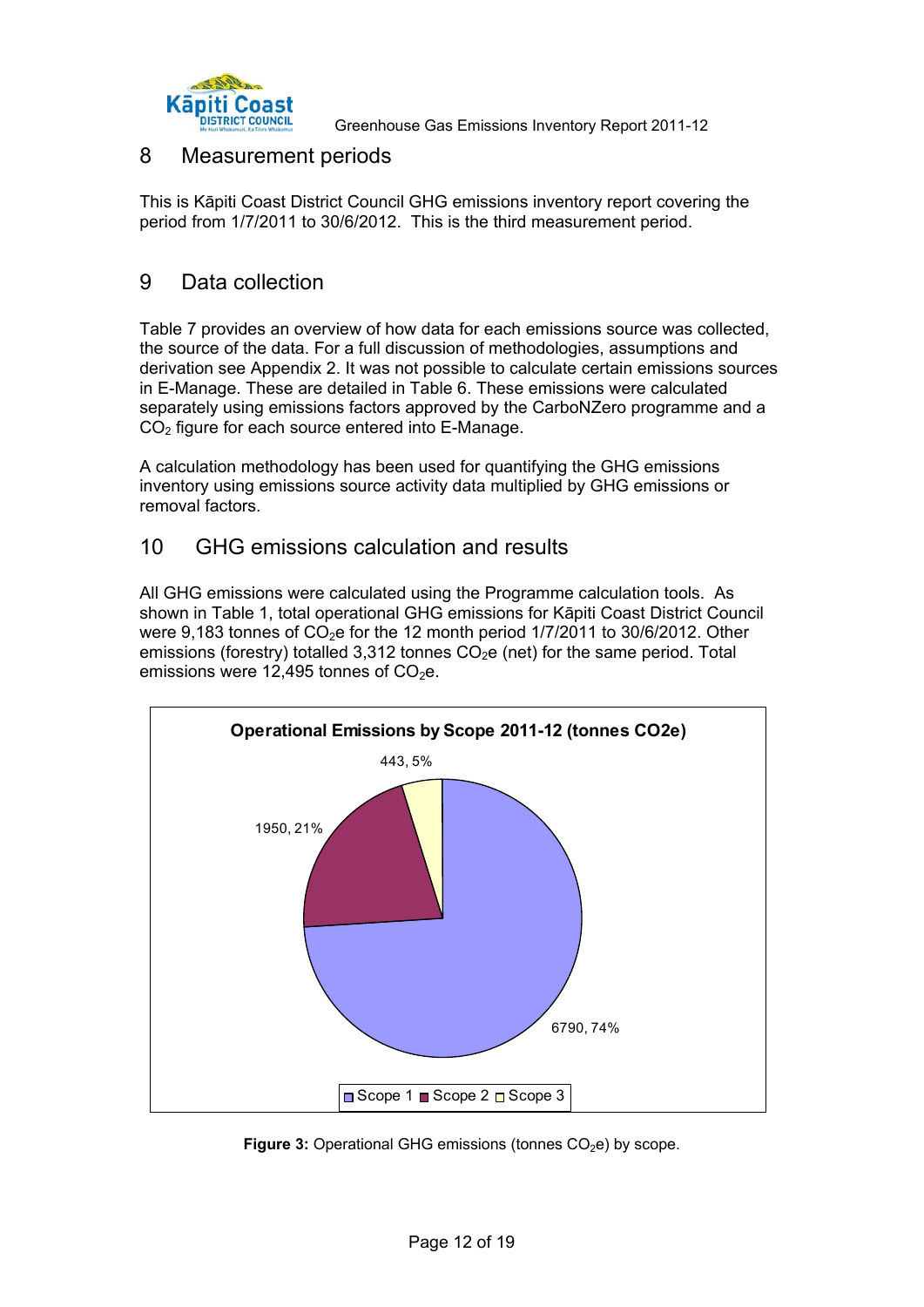



Figure 4: Operational GHG emissions (tonnes CO<sub>2</sub>e) by reporting unit.



**Figure 5:** Top 10 Operational GHG emissions sources.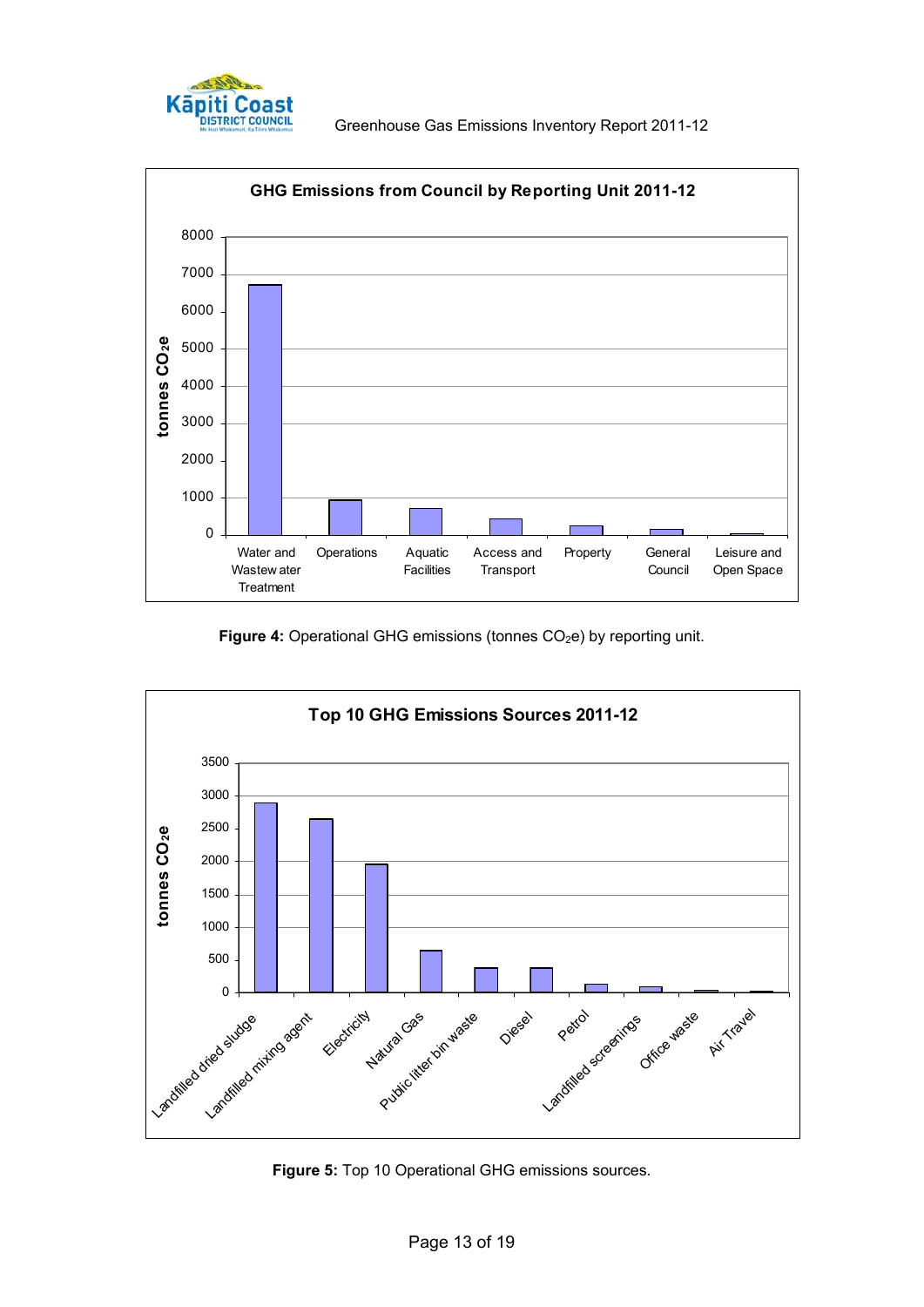

**Kapiti Coast**<br> **CORPORE COUNCIL** Greenhouse Gas Emissions Inventory Report 2011-12

Where the organisation is progressing to certification, the inventory report and any assertions are expected to be verified through an independent third party verification audit by Programme approved verifiers to a reasonable level of assurance reported to the directors of Landcare Research in a separate assurance statement.

### 11 GHG emissions reductions and removals

This is Kāpiti Coast District Council's second emissions inventory report. As shown in Figure 7, total operational GHG emissions for Council were  $9.183$  tonnes of  $CO<sub>2</sub>e$ for the period  $1/7/2011$  to  $30/6/2012$  whilst there were 12,610 tonnes of  $CO<sub>2</sub>e$  for the baseline period  $1/7/2009$  to  $30/6/2010$ . This is a decrease of  $3.427$  tonnes  $CO<sub>2</sub>e$ , or 27.2%. The reduction compared to 2010-11 is 1,984 tonnes or 17.8%.

The most significant decrease occurred for the Water and Wastewater Treatment Group as result of ending the practice of mixing wood waste ('mixing agent') with sewage sludge before disposal in landfill at the beginning of May 2012. The volume of wood waste was also decreased as a result of sewage sludge from the Ōtaki sewage treatment plant being processed at Paraparaumu Waste Water Treatment Plant from July 2011. This volume of waste was treated to a higher standard and was mixed 1:1 with wood waste by volume, whereas it was mixed 3:1 formerly. The installation of a gas flare at Levin landfill reduced emissions from litter bin and property waste

Further decreases in emissions from diesel occurred as the 2010-11 year included some use of this fuel for sewage drying, whereas in 2011-12 there was none. Natural gas emissions also declined between the periods.



**Figure 6:** Comparison of GHG operational emissions by scope between the reporting periods.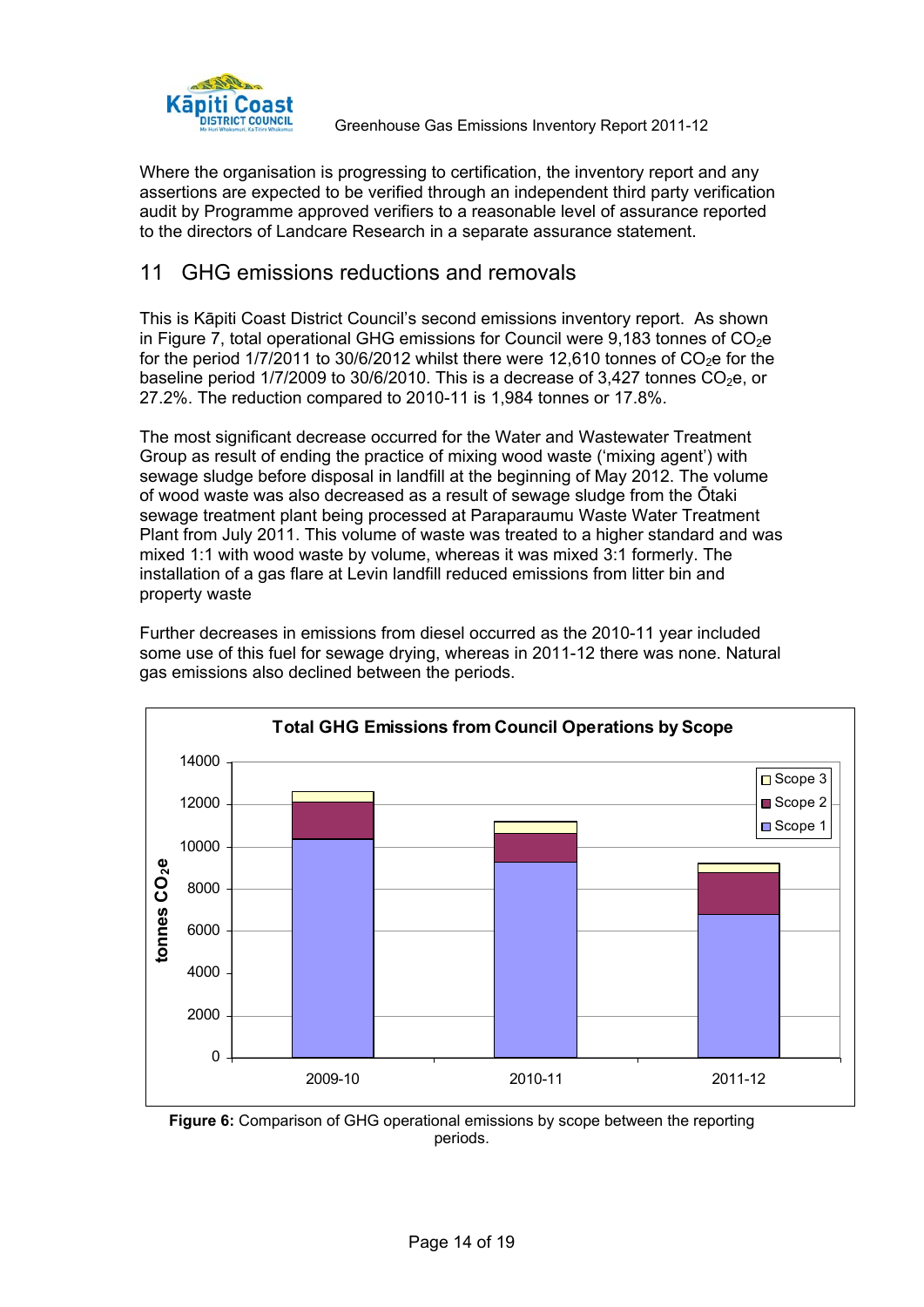



**Figure 7:** Comparison of GHG operational emissions by emissions sources between the reporting periods.

Substantial increases in electricity emissions can also be attributed to the change in the grid electricity emissions factor from  $0.1201$  kgCO<sub>2</sub>e per kWh in 2010-11 in 0.1683 kgCO<sub>2</sub>e per kWh in 2010-11. The freight of sewage sludge between  $\bar{O}$ taki and Paraparaumu waste water treatment plants caused a small increase in emissions.

## 12 Liabilities - GHG stocks held

| <b>GHG Gas</b>  | <b>Reporting unit</b> | Mass – start of<br>reporting<br>period | $Mass - end of$<br>reporting<br>period | <b>Potential</b><br>liability -<br>tonnes CO <sub>2</sub> e | <b>Comment on</b><br>variance |
|-----------------|-----------------------|----------------------------------------|----------------------------------------|-------------------------------------------------------------|-------------------------------|
| R <sub>22</sub> | Property              | 180                                    | 109                                    | 206                                                         | see below                     |
| R410a           | Property              | 102                                    | 67                                     | 113                                                         | see below                     |
| <b>Total</b>    |                       | 282                                    | 176                                    | 319                                                         |                               |

#### **Table 9**: GHG stocks held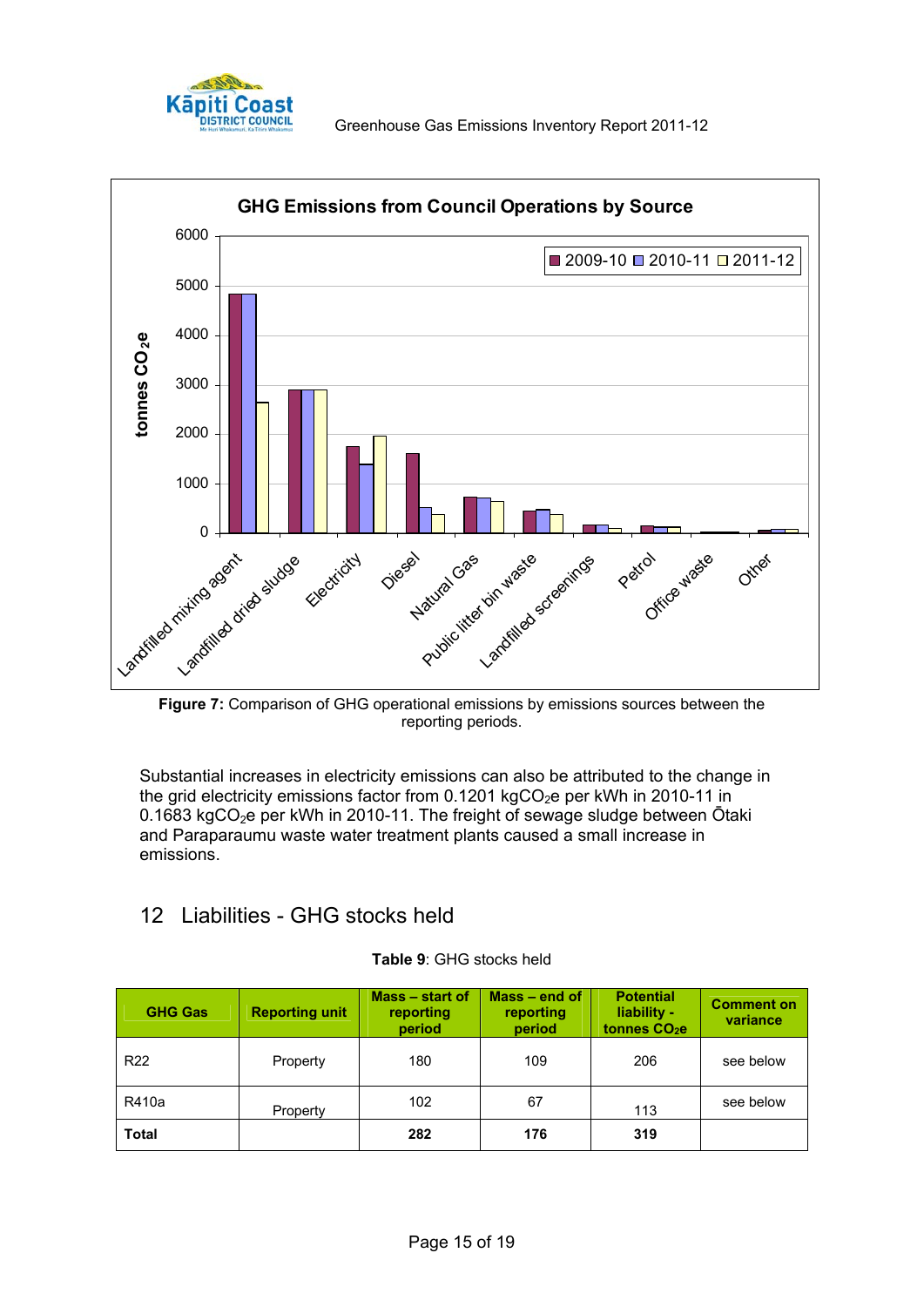

**Käpiti Coast**<br> **CORAGO CONCIL GREEN GEST GEST CONCILED AS EMISSIONS Inventory Report 2011-12** 

Air conditioning units at the Ngarara Building at 175 Rimu Rd, Paraparaumu were decommissioned (with the R22 and R410a gases from them captured and recycled) as part of the building refurbishment that commenced in March 2012.

### 13 Liabilities - Forestry holdings

| <b>Forest location</b><br>type and year<br>planted  | <b>Reporting unit</b>     | Area - start of<br>reporting<br>period | Area - end of<br>reporting<br>period | <b>Carbon</b><br>emissions<br>tonnes CO <sub>2</sub> e | <b>Potential</b><br>liability -<br>tonnes CO <sub>2</sub> e | <b>Comment on</b><br>variance                             |
|-----------------------------------------------------|---------------------------|----------------------------------------|--------------------------------------|--------------------------------------------------------|-------------------------------------------------------------|-----------------------------------------------------------|
| Pharazyn<br>Reserve, Pinus<br>Radiata, 1990         | Leisure and<br>Open Space | 4.9                                    | 0.0                                  | 2,935                                                  | 0.0                                                         | Cleared as a<br>result of<br>tornado<br>damage            |
| Raumati<br>Enscarpment,<br>Pinus Radiata,<br>1985   | Leisure and<br>Open Space | 1.3                                    | 0.0                                  | 974                                                    | 0.0                                                         | Cleared for<br>native planting                            |
| Raumati<br>Enscarpment,<br>native planting,<br>2012 | Leisure and<br>Open Space | 3.1                                    | 3.1                                  | 3.0                                                    | 0.0                                                         | Stock not<br>calculated<br>until age 9<br>years           |
| Reikorangi Rd,<br>Pinus Radiata,<br>1985            | Leisure and<br>Open Space | 5.3                                    | 5.3                                  | $-148$                                                 | 4118.1                                                      | Sequestration<br>by growth                                |
| Paraparaumu<br>WWTP, Pinus<br>Radiata, 1985         | Leisure and<br>Open Space | 25.0                                   | 24.6                                 | $-389$                                                 | 19114.2                                                     | Small area of<br>clearance,<br>sequestration<br>by growth |
| Nikau<br>Reserve.<br>native remnant                 | Leisure and<br>Open Space | 11.0                                   | 11.0                                 | $\mathbf 0$                                            | 3564.0                                                      | Fully mature -<br>no<br>sequestration                     |
| Reikorangi Rd,<br>Eucalyptus,<br>1996               | Leisure and<br>Open Space | 4.2                                    | 4.2                                  | $-59$                                                  | 835.8                                                       | Sequestration<br>by growth                                |
| <b>Total</b>                                        |                           | 51.7                                   | 48.2                                 | 3312                                                   | 27,632.1                                                    |                                                           |

#### Table 10: Carbon stocks in forestry

### 14 Double counting/offsetting

Double counting refers to situations where:

- a) Emissions have been included and potentially offset in the GHG emissions inventories of two different organisations e.g. a company and one of its suppliers/contractors. This is particularly relevant to all indirect (Scope 2 and 3) emissions.
- b) The organisation is participating in or is the recipient of "green electricity", renewable energy certificates (RECs) or levy exemption certificates (LECs) or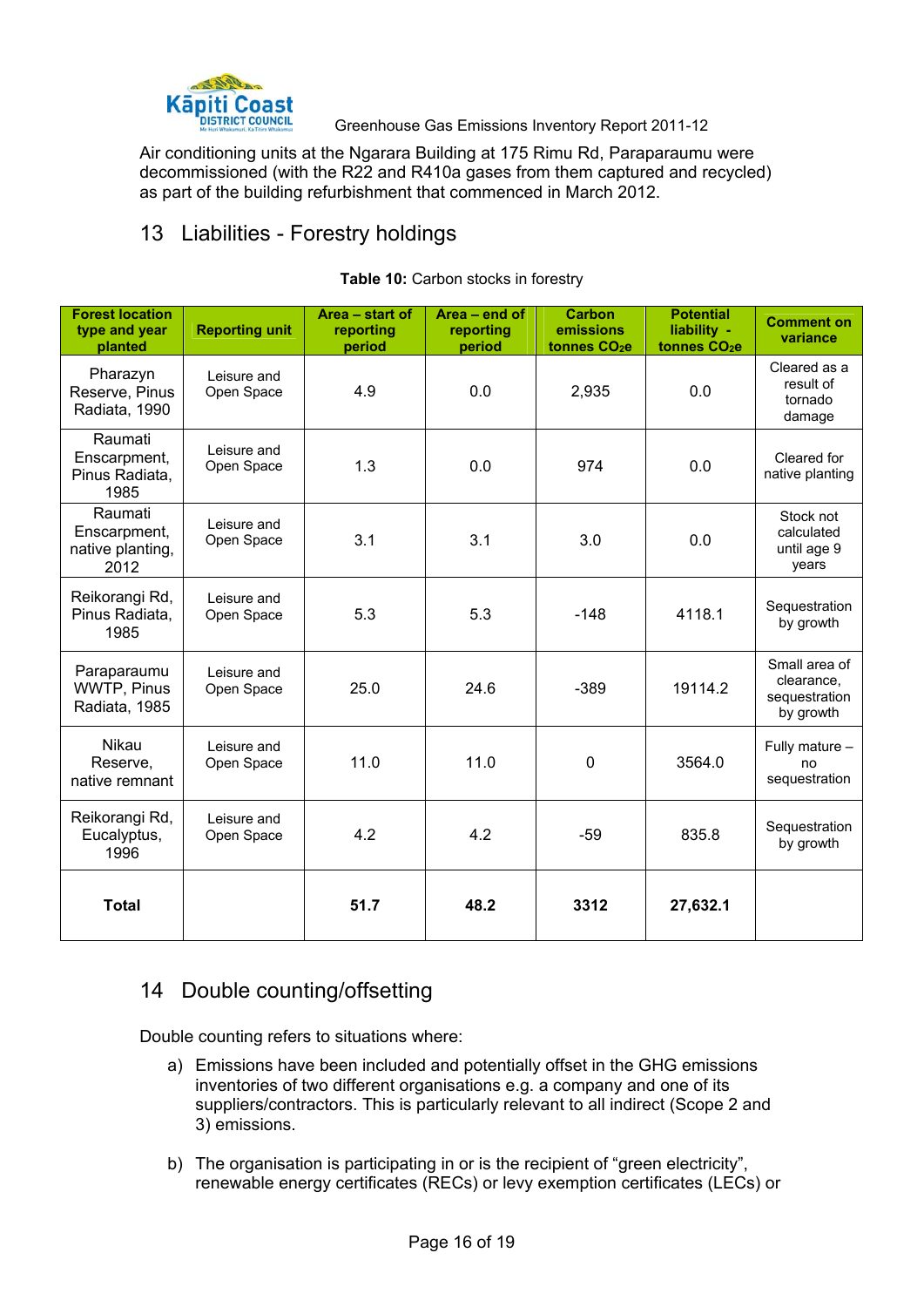

**Käpiti Coast**<br> **CORAGO GREEN GESTARY CONCLETED GESTARY CONCOCO GREEN CONCOCO GESTARY GEGAN GESTARY CONCOCO GETS**<br>
GREENLOUSE GAS EMISSIONS Inventory Report 2011-12

other similar energy generation or GHG initiatives.

c) Emissions reductions are counted as removals in an organisation's GHG emissions inventory and are counted or used as offsets/carbon credits by another organisation. This applies to projects registered under the NZ government Projects to Reduce Emissions (PRE) as well as to schemes generating voluntary offsets or carbon credits.

Where the organisation is progressing to carboNZero certification, it must ensure that all GHG emissions and removals are reported appropriately. The offset requirements for carboNZero certification should not be overstated due to emissions that have already been offset by another organisation; nor should they be understated due to removals that have already been used as offsets by another organisation.

In the case of Kāpiti Coast District Council, there are no instances of double counting.

### 15 References

International Standards Organisation, 2006. ISO14064-1:2006. *Greenhouse gases – Part 1: Specification with guidance at the organisation level for quantification and reporting of greenhouse gas GHG emissions and removals.* ISO: Geneva, Switzerland.

World Resources Institute and World Business Council for Sustainable Development, 2004 (revised). *The Greenhouse Gas Protocol: A Corporate Accounting and Reporting Standard.* WBCSD: Geneva, Switzerland.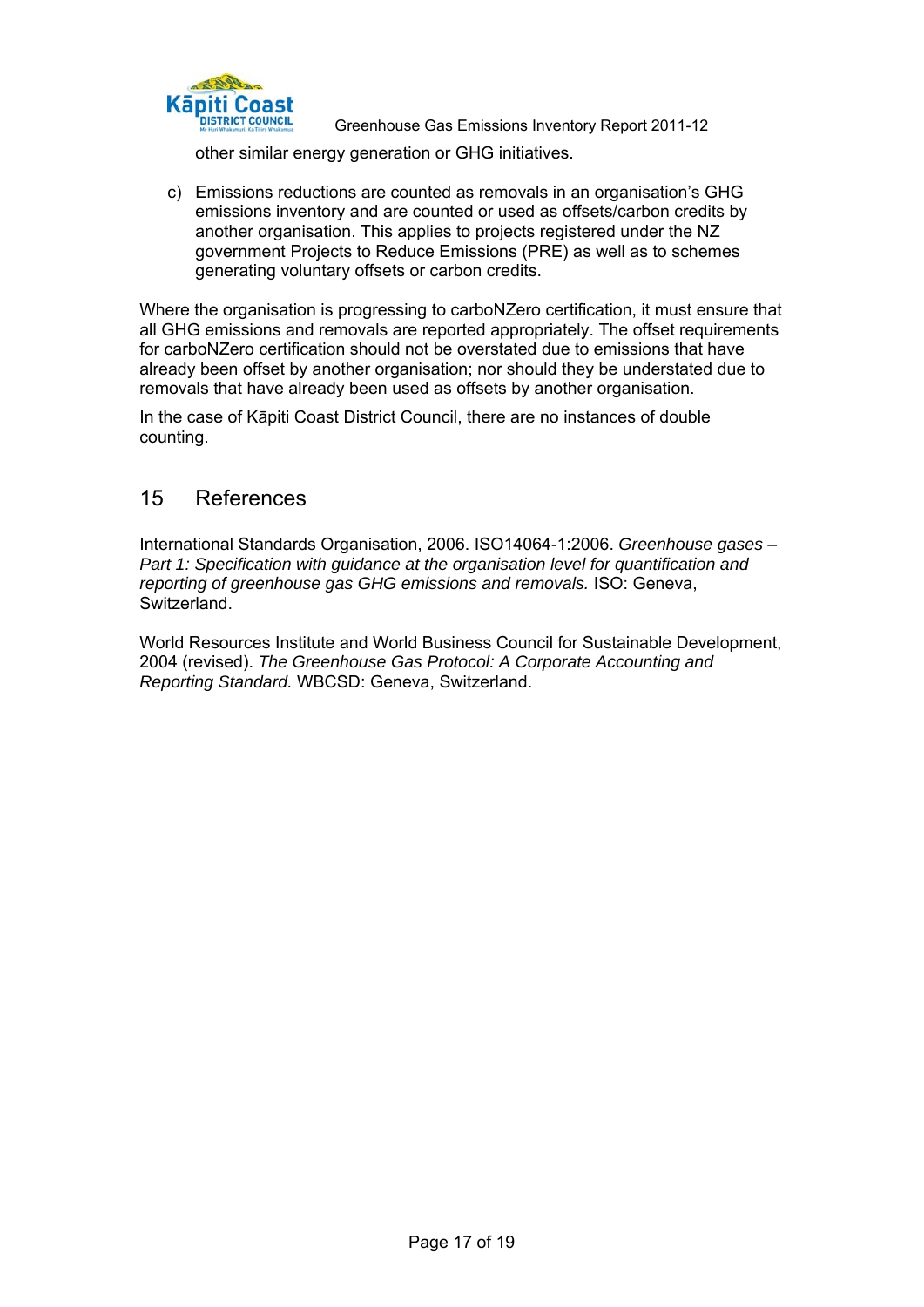

### Appendix 1: ISO14064-1 reporting requirements

CEMARS and the carboNZero programme require the generation of an emissions inventory report that shows the total emissions for the application period. In addition ISO14064-1 details mandatory and additional reporting considerations as outlined in Table 9.

| <b>Mandatory Report Requirements (adapted</b>                                                                                                                                                                                                                                                                                                                                                                                                                                                                                                                                                                                                                                                                                                                                                                                                                                                                                                                                                                                                                                 | <b>Additional Reporting Considerations</b>                                                                                                                                                                                                                                                                                                                                                                                                                                                                                                                                                                                                                                                                                                                                                                                                                                                                                                                                                                                                                                     |  |  |
|-------------------------------------------------------------------------------------------------------------------------------------------------------------------------------------------------------------------------------------------------------------------------------------------------------------------------------------------------------------------------------------------------------------------------------------------------------------------------------------------------------------------------------------------------------------------------------------------------------------------------------------------------------------------------------------------------------------------------------------------------------------------------------------------------------------------------------------------------------------------------------------------------------------------------------------------------------------------------------------------------------------------------------------------------------------------------------|--------------------------------------------------------------------------------------------------------------------------------------------------------------------------------------------------------------------------------------------------------------------------------------------------------------------------------------------------------------------------------------------------------------------------------------------------------------------------------------------------------------------------------------------------------------------------------------------------------------------------------------------------------------------------------------------------------------------------------------------------------------------------------------------------------------------------------------------------------------------------------------------------------------------------------------------------------------------------------------------------------------------------------------------------------------------------------|--|--|
| from ISO14064-1 S7.3.1)                                                                                                                                                                                                                                                                                                                                                                                                                                                                                                                                                                                                                                                                                                                                                                                                                                                                                                                                                                                                                                                       | (adapted from ISO14064-1 S7.3.2)                                                                                                                                                                                                                                                                                                                                                                                                                                                                                                                                                                                                                                                                                                                                                                                                                                                                                                                                                                                                                                               |  |  |
| • Organisational description<br>• Documentation of organisational<br>boundaries.<br>• Direct emissions, quantified separately for<br>each GHG (tonnes and $CO2e$ ).<br>• A description of how $CO2$ emissions from<br>combustion of biomass are treated in the<br>emissions inventory.<br>• If quantified, GHG removals (tonnes of<br>$CO2e$ ).<br>• Explanation for the exclusion of any GHG<br>sources or sinks from the quantification.<br>• Energy indirect emissions (tonnes of<br>$CO2e$ ).<br>• The historic base year selected and the<br>base year GHG inventory.<br>• Explanation of any change to the base<br>year or other historical GHG data, and<br>any recalculation of the base year or other<br>historical GHG emissions inventory.<br>• Quantification methodologies and reasons<br>for their selection.<br>• Explanation of any change to<br>quantification methods previously used.<br>• Document GHG emissions or removal<br>factors used.<br>• Description of the impact of uncertainties<br>on the accuracy of the GHG emissions<br>and removal data. | • Description of the organisation's GHG<br>policies, strategies, programmes.<br>• Emissions from combustion of biomass<br>(tonnes of $CO2e$ ).<br>• Description of directed actions and<br>attributable GHG emissions or removals<br>differences (including outside<br>organizational boundaries) (tonnes of<br>$CO2e$ ).<br>• Purchased or developed GHG emissions<br>reductions and removal enhancements<br>from GHG emissions reduction and<br>removal enhancement projects (tonnes of<br>$CO2e$ ).<br>• Description of applicable GHG<br>programme requirements.<br>• GHG emissions or removals<br>disaggregated by the facility.<br>• Other indirect emissions (tonnes of<br>$CO2e$ ).<br>• Uncertainty assessment description and<br>results, including measures to manage or<br>reduce uncertainties.<br>• Description and presentation of additional<br>indicators or metrics.<br>• Assessment of performance against<br>relevant internal and/or external<br>benchmarks, as appropriate.<br>• Description of GHG information<br>management and monitoring procedures. |  |  |

**Table 7:** Mandatory and additional reporting requirements for ISO14064-1.

For renewal applications for Programme certification (i.e. reports submitted after the initial certification year), the submitted report also needs to include:

- The GHG emissions inventory from previous years
- Comparison of current year GHG emissions with the base year
- An explanation of any changes in GHG emissions/removals quantifications and processes previously detailed, and where appropriate, recalculation of the base year.
- Explanation of any changes to the base year.
- Details of directed actions to reduce or prevent GHG emissions (i.e. progress against the emissions reductions programme)